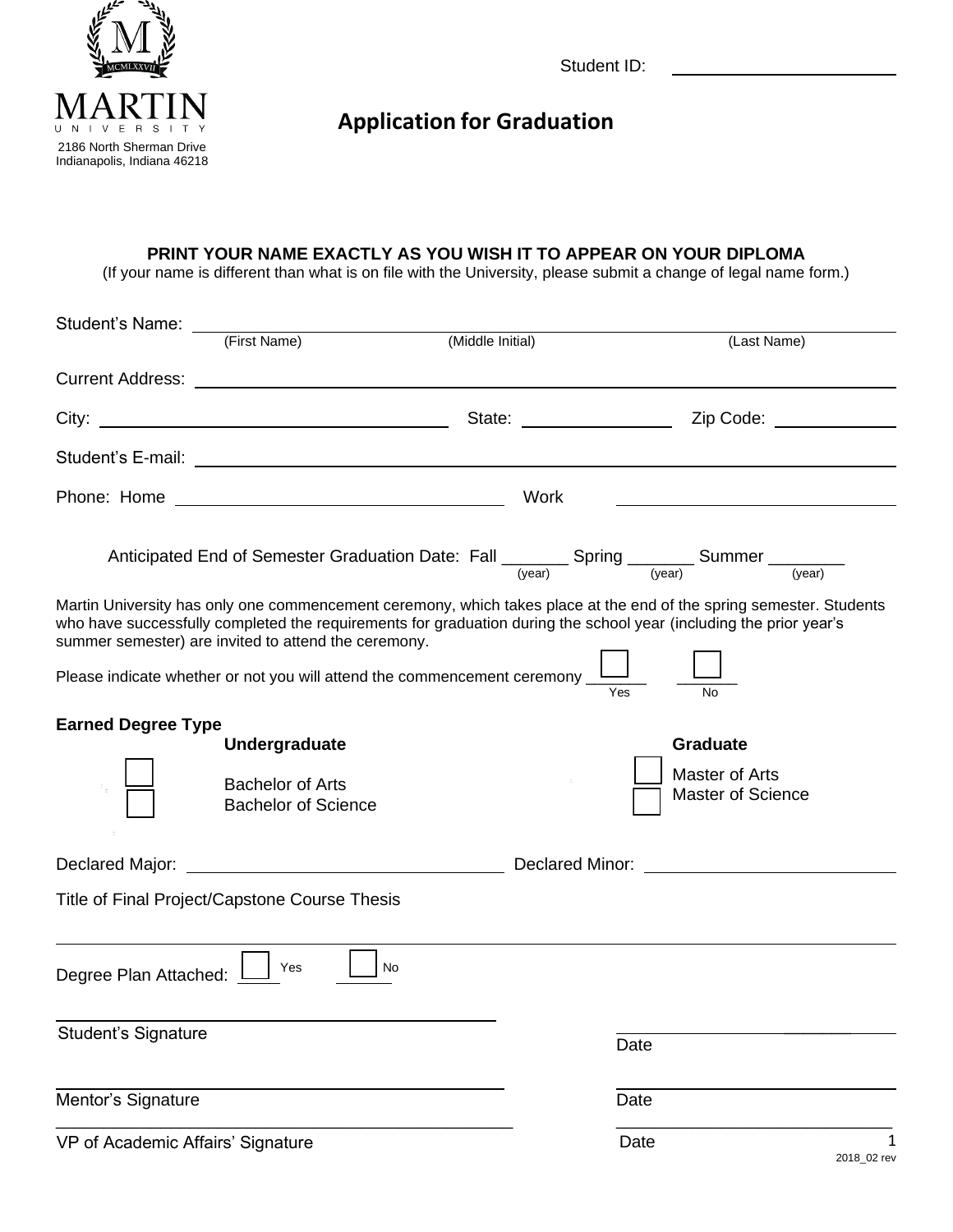**Verification of your completed degree plan, by your faculty advisor, must be submitted with your Application for Graduation. If verification of completion of your degree plan is needed, please schedule an appointment with your faculty advisor.**

**I understand that I must meet requirements prior to submitting my Application for Graduation for my degree to be conferred. This includes the following:**

- **Resolution of grades (I, F, NP). Grades will not be changed after graduation or once the degree is conferred.**
- **Submission of Final Project, Capstone, or Thesis**
- **Clear all outstanding balances with the Bursar's Office**

Required Courses to Complete to Graduate:

| Semester   Courses |  |
|--------------------|--|
|                    |  |
|                    |  |
|                    |  |
|                    |  |
|                    |  |
|                    |  |

| Semester   Courses |  |
|--------------------|--|
|                    |  |
|                    |  |
|                    |  |
|                    |  |
|                    |  |

Registrar's Signature Date

\_\_\_\_\_ \_\_\_\_\_\_\_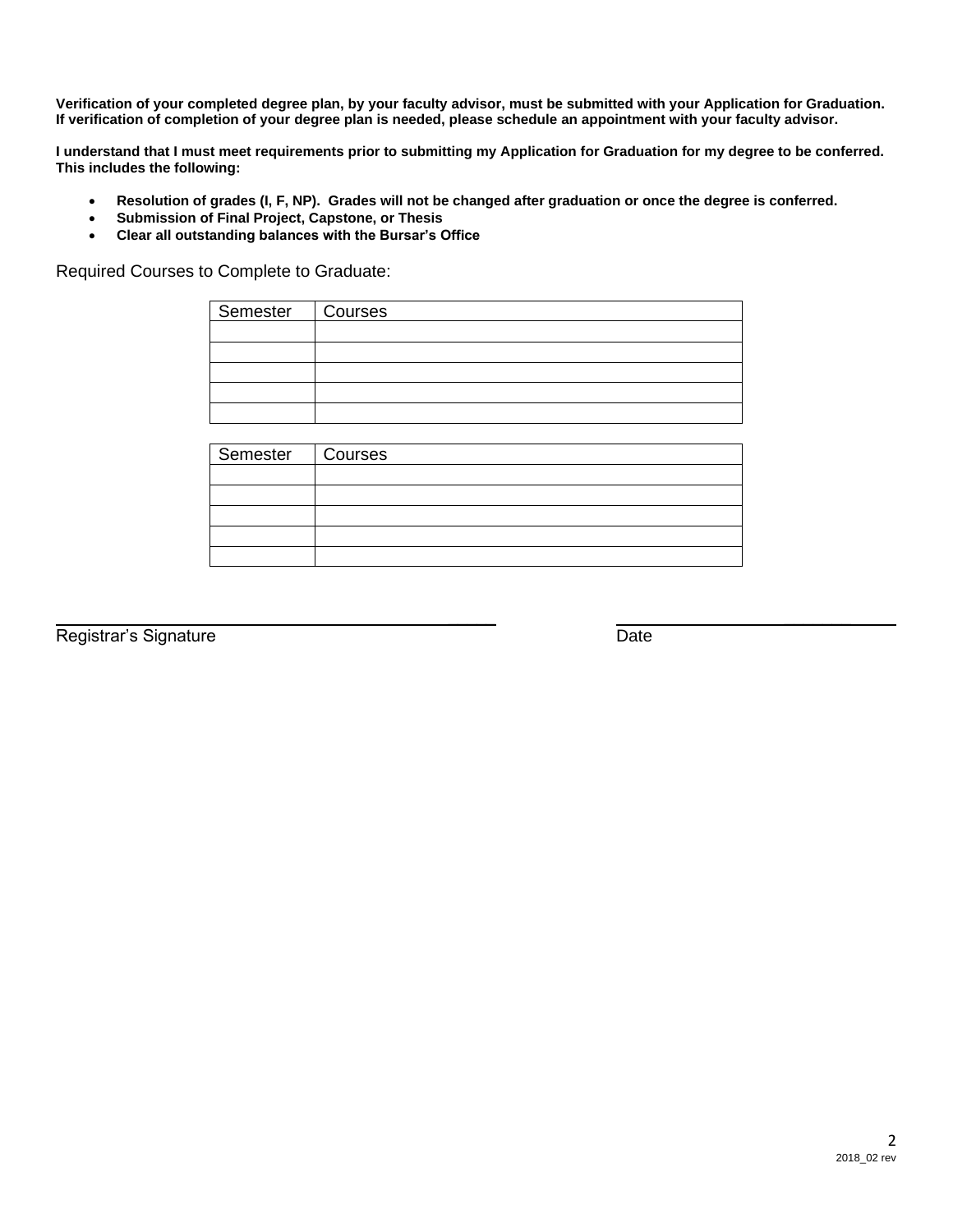## **Martin University**

Exit Survey Form for Graduating Students

| 1. |                                                                                        | DOB <sub>1</sub><br>MM/DD/YYYY                                                                                 |
|----|----------------------------------------------------------------------------------------|----------------------------------------------------------------------------------------------------------------|
| 2. |                                                                                        |                                                                                                                |
| 3. |                                                                                        |                                                                                                                |
| 4. |                                                                                        | Major: Major: Major: Major: Major: Major: Major: Major: Major: Major: Major: Major: Major: Major: Major: Major |
| 5. |                                                                                        |                                                                                                                |
| 7. |                                                                                        | Are you continuing your education? $Yes \mid \mid No \mid \mid 8$ . If yes, where? Martin $\mid \mid$<br>other |
| 9. |                                                                                        |                                                                                                                |
|    | 11. Are you currently working or do you have a position lined up?                      | Yes $ $<br>No                                                                                                  |
|    | 12. If yes, provide the following:                                                     |                                                                                                                |
|    | Name of Employer:                                                                      | Your Job Title:                                                                                                |
|    | 13. If you are currently working, Is your current position (Check the appropriate box) |                                                                                                                |
|    |                                                                                        | $\vert$ In your field of study, $\vert$ in a related field, $\vert$ in a field NOT related to your studies?    |
|    | 14. If you do not have a job, are you actively seeking employment? Yes                 | No                                                                                                             |
|    | 15. Did you participate in an internship while you were working on your degree?        | Yes<br>Νo                                                                                                      |
|    | 16. If yes, was it in your field of study?<br>Yes                                      | No.                                                                                                            |
|    | If yes, list the internship site name:                                                 |                                                                                                                |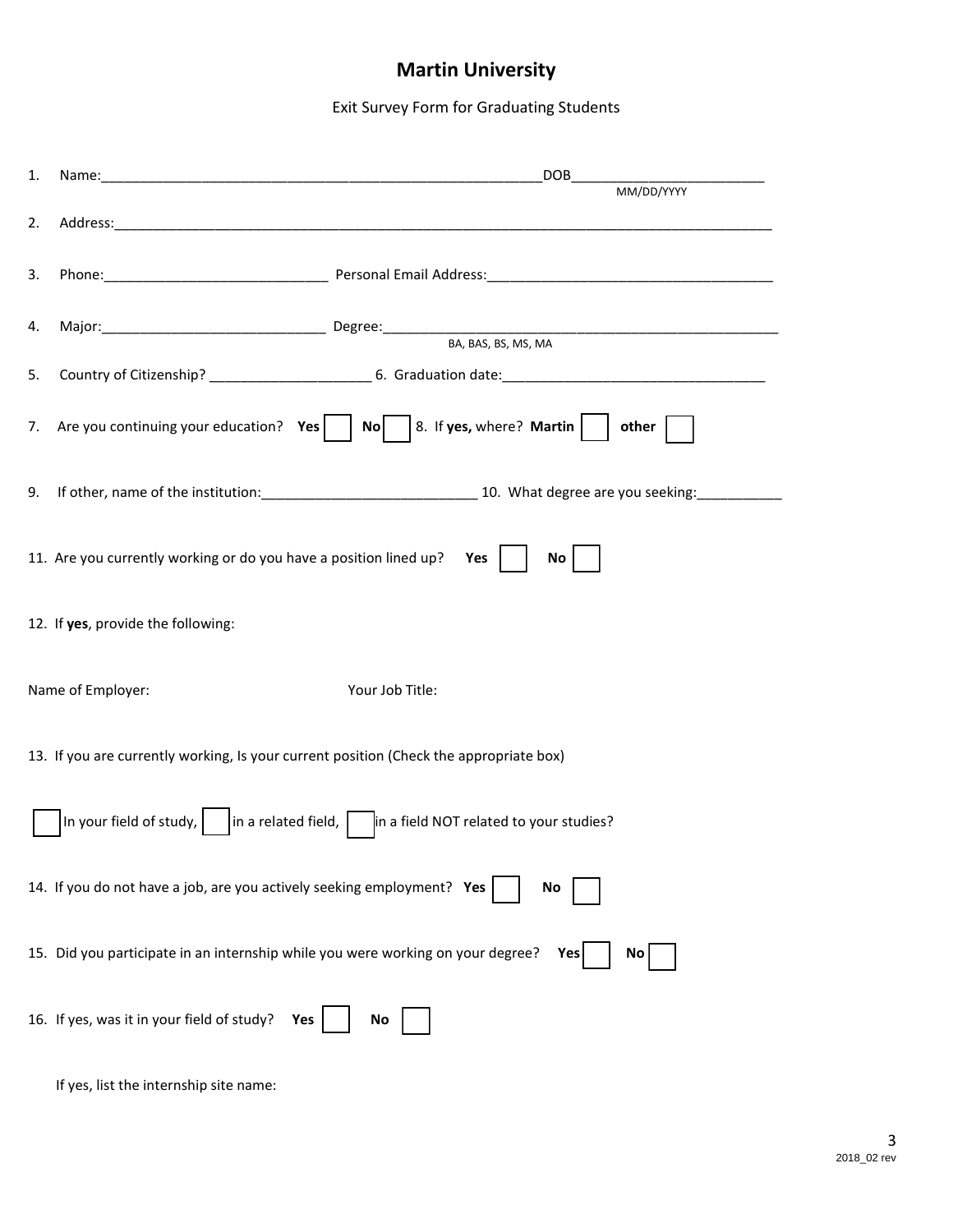| 17. Did the internship result in a job offer?<br>Yes<br>No                                                                           |
|--------------------------------------------------------------------------------------------------------------------------------------|
| Yes<br>18. Did you use the Career Services Center at Martin?<br>No.                                                                  |
| 19. If you used the Career Services Center, please indicate which of the following services were useful (check all that apply:       |
| Resume / Cover Letter  Interviewing Skills  Job search<br>Placement<br>Other                                                         |
| 20. What are your plans for the immediate future? (check one)                                                                        |
| <b>Military Service</b><br>Continue Education<br>Employment<br>Focus on Family Other                                                 |
| 21. My educational experiences at Martin prepared me for my career? Yes<br><b>Undecided</b><br>No                                    |
| (Check appropriate box.)                                                                                                             |
| 22. Which aspects of your Martin education were most useful in preparing you for your career plans?<br>(Check all appropriate boxes) |
| Mentoring Courses/Curriculum<br>PLA<br>Career Planning<br>Internship                                                                 |
| <b>Undecided</b><br>23. I am satisfied with the lever of course instruction at Martin University Yes<br><b>No</b>                    |
| <b>Undecided</b><br>24. I am satisfied with the quality of course instructors at Martin University Yes<br>No <sub>l</sub>            |
| Undecided<br>25. Did you take advantage of our Prior Learning Assessment Program (PLA)?Yes<br>$\overline{N_{0}}$                     |
| 26. IF so, how many PLA credits did you receive? 6-20 $\bigcirc$ 21-40 $\bigcirc$ 41-60 $\bigcirc$                                   |
|                                                                                                                                      |
| 28. Your mentoring experience was:<br>excellent<br>fair<br>poor<br>good                                                              |